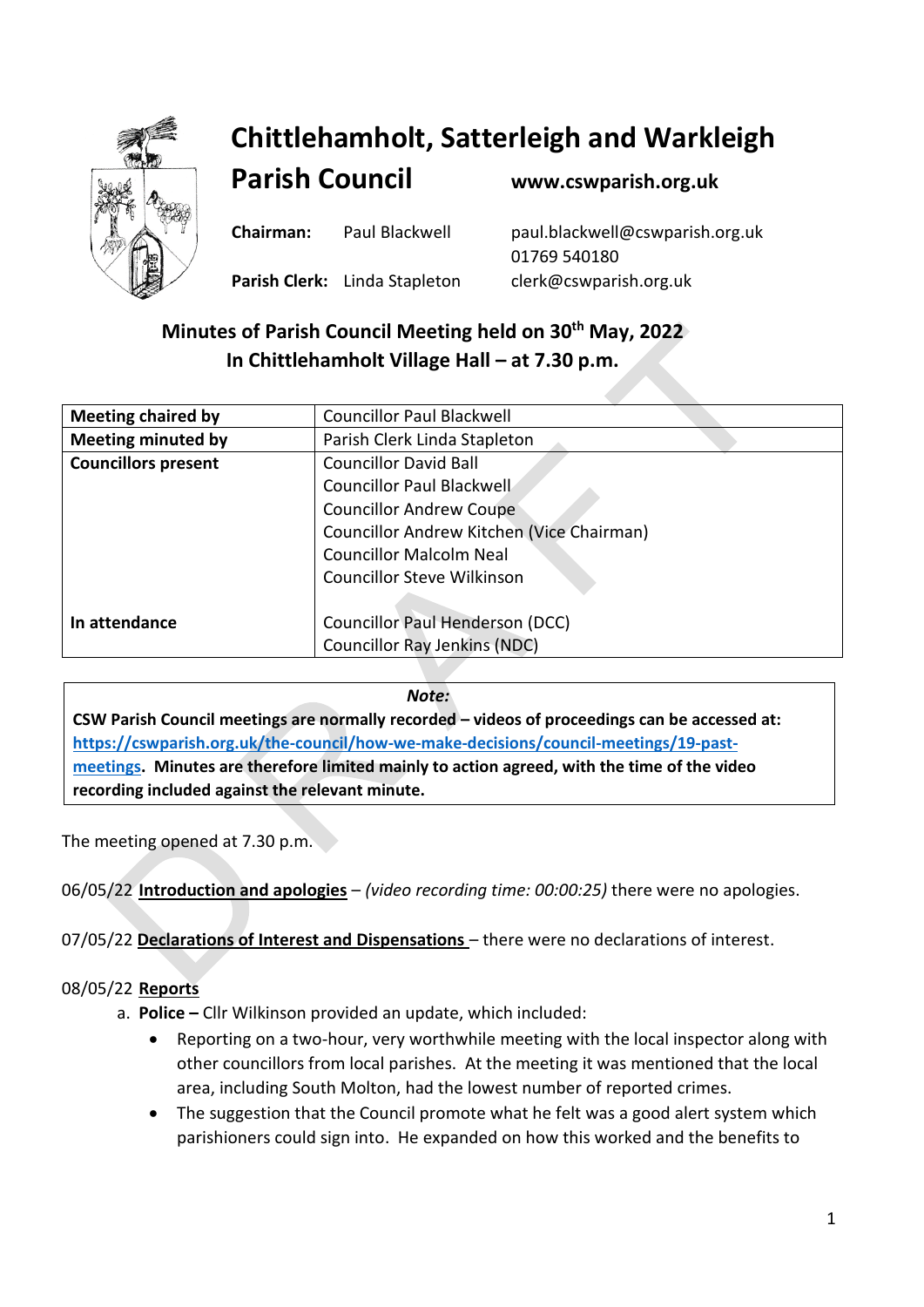farmers and house owners in the area. It was agreed this information should be shared with the local news outlets.

• Cllr Coupe offered to bring the news from the Police Service to the top of the website in order to better promote this system.

*Clerk/Cllr Coupe*

b. **Devon County Council/North Devon Council –** it was noted that routine items from DCC and NDC were received and circulated regularly.

Cllr Henderson's update included the following:

- A report on road works taking place in North Devon generally. He confirmed that only work to the Barnstaple to South Molton section of the Link Road was currently underway and provided details of where the increase to three lanes would be and that average speed cameras would be sited along the road. The project was largely on track and rumours related to financial difficulties of the contractors were untrue.
- Confirmation that parish chairs would shortly receive an invite to meet as a group of four, to strengthen joint working on issues related to Highways. Cllr Henderson acknowledged that CSW Parish Council already had good communication arrangements with Highways through Cllr Wilkinson.
- An explanation of the restrictions on DCC funds, with 77% of this allocated to adult health and social care and that more money was required for Highways.
- Confirmation that the Link Centres (in Bideford, Barnstaple, Holsworthy) which provided support for people with mental health conditions would not be closing; the one in Barnstaple would be re-sited as the current unit was being sold.

Cllr Jenkins reported that he hoped to make a small donation towards the local bowling club's mat. He explained that the ND Community Councillor Grant Scheme, to which he had access, was limited to £1,000 which needed to be shared with five other parishes.

## 09/05/22 **Minutes** *(video recording time: 00:12:45)*

**Minutes of the Parish Council Meeting held on 25th April 2022** – the Minutes of the meeting held on 25<sup>th</sup> April 2022 were approved by the Council and signed by the Chairman.

- 10/05/22 **Annual Parish Meeting** the report of the Annual Parish Meeting, hosted by the Council, was received *(circulated separately).*
- 11/05/22 **Items raised by parishioners** there were no items raised for discussion.

## 12/05/22 **Highway maintenance – including verge ploughing/progress with issues reported to**

**Highways** – *(video recording time: 00:13:45)* having attended the Highways conference Cllr Wilkinson acknowledged that the parish was lucky to have the amount of repair work it had recently enjoyed. The following was noted from his report:

• The road from West Pugsley Cross to East was closed for four days whilst work was underway.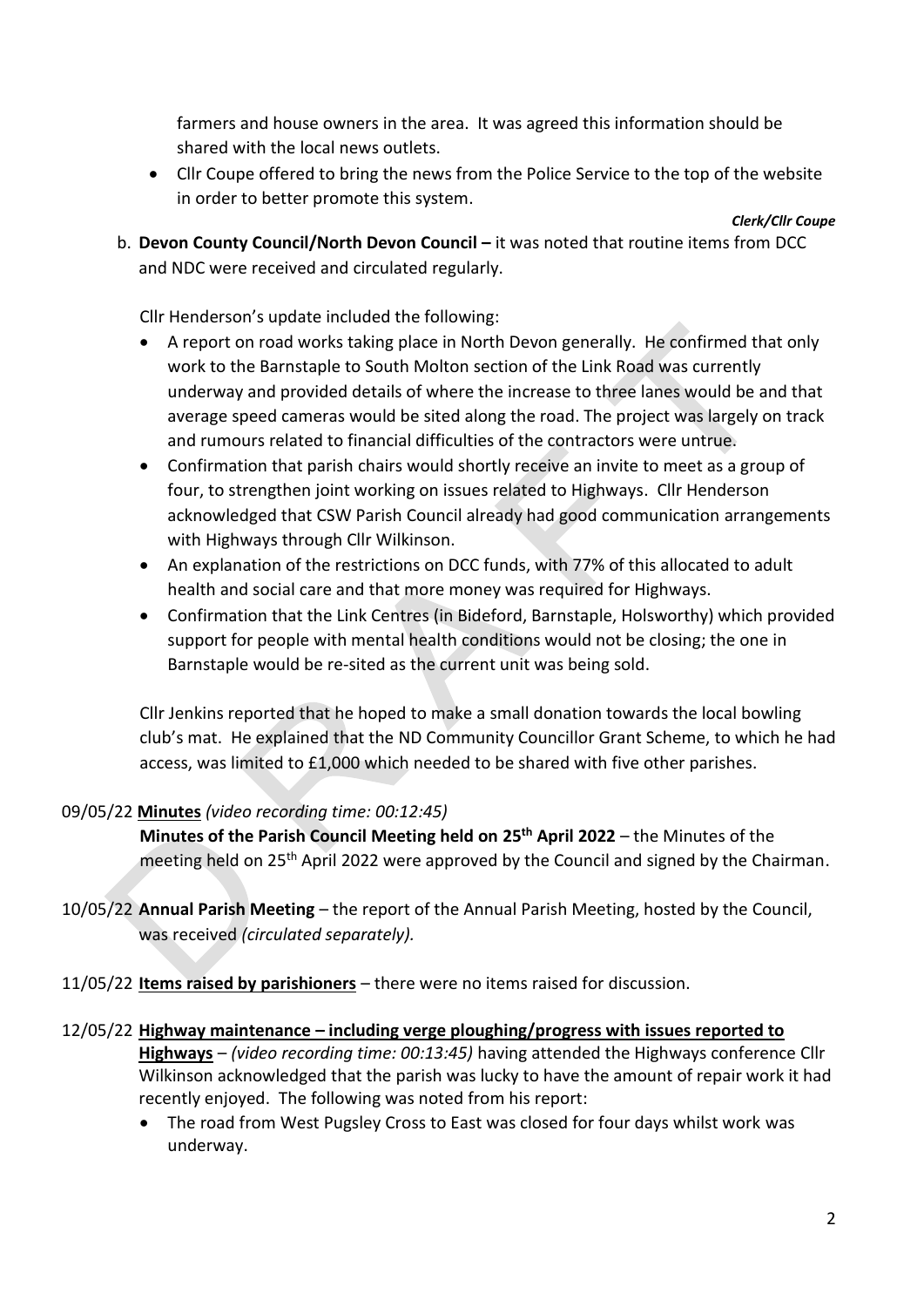- He was pleased with the work that had been undertaken at Swingate Cross which had largely been caused by a dairy tanker's routine trips; he confirmed he would not be pursuing efforts to alter the dairy tanker route as this was unachievable.
- *Pot holes* he was continuing to monitor work and prompt Highways in connection with the repair of potholes.
- *Verge Ploughing -* It had been really difficult to engage a contractor to undertake the verge ploughing required by the Council, because this amounted to a small amount of work in monetary terms (£2,000) of which the Council had received £1,000 matched funding from the DCC Community Enhancement Fund. Following his request to apply for a further £1,000 matched funding for the next phase required and therefore enlarge the total contract to £4,000, *Cllr Ball proposed; Cllr Kitchen seconded and all agreed with the request.* It was noted that he still expected the verge ploughing to be undertaken during the current financial year.

#### *Cllr Wilkinson*

• *Signs –* following the suggestion by Cllr Ball of a sign, such as '*Chittlehamholt – welcome to the village please drive carefully'* - being placed as a warning on the Exeter side of the village, and further discussion about extending the 30 mph, the process for achieving both was questioned. Cllr Henderson suggested that in view of the additional number of people walking from Highbullen Hotel, there may be a case for extending the 30mph. Cllr Wilkinson agreed to talk through the process with Cllr Henderson and report back via the Council's Task Group being established to consider projects for POSP funding.

#### *Cllr Wilkinson*

#### 13/05/22 **Projects** *(video recording time: 00:27:40)*

- a. **Public Open Space Projects (POSP) Task & Finish Group –** Cllr Ball reminded the Council about the current purpose of the Group and when it would next meet. He confirmed the items put forward by the Council for possible funding through Section 106 funds were as detailed below, but recommended separate discussions on the issue related to parking outside the Exeter Inn's car park initially with the landlords.
	- *Traffic calming –* general discussions took place related to the problems with larger vehicles using the village as a through route and possible discussions with Highways related to this and other issues related to general traffic calming arrangements. Cllr Coupe referred to the specific and short-term problems caused by those people using the Inn and parking on the road outside. Following further discussion, *Cllr Wilkinson proposed; Cllr Ball seconded and all agreed Cllr Kitchen & Cllr Coupe would initially discuss with the landlords a number of options for the resolution of the parking difficulties outside the Inn.*

*Cllr Coupe/Cllr Kitchen*

- *Launds – renewing play area/improving safety.*
- *General suggestions – facilities for changing, solar power (in Launds).*

Cllr Ball agreed to convene a Task & Finish Group meeting in order that the Council could further consider the above items.

*Cllr Ball*

#### b. **Launds – weekly checks**

- *May –* Cllr Ball had no significant issues to report.
- *June* it was noted that Cllr Kitchen would be undertaking checks in June.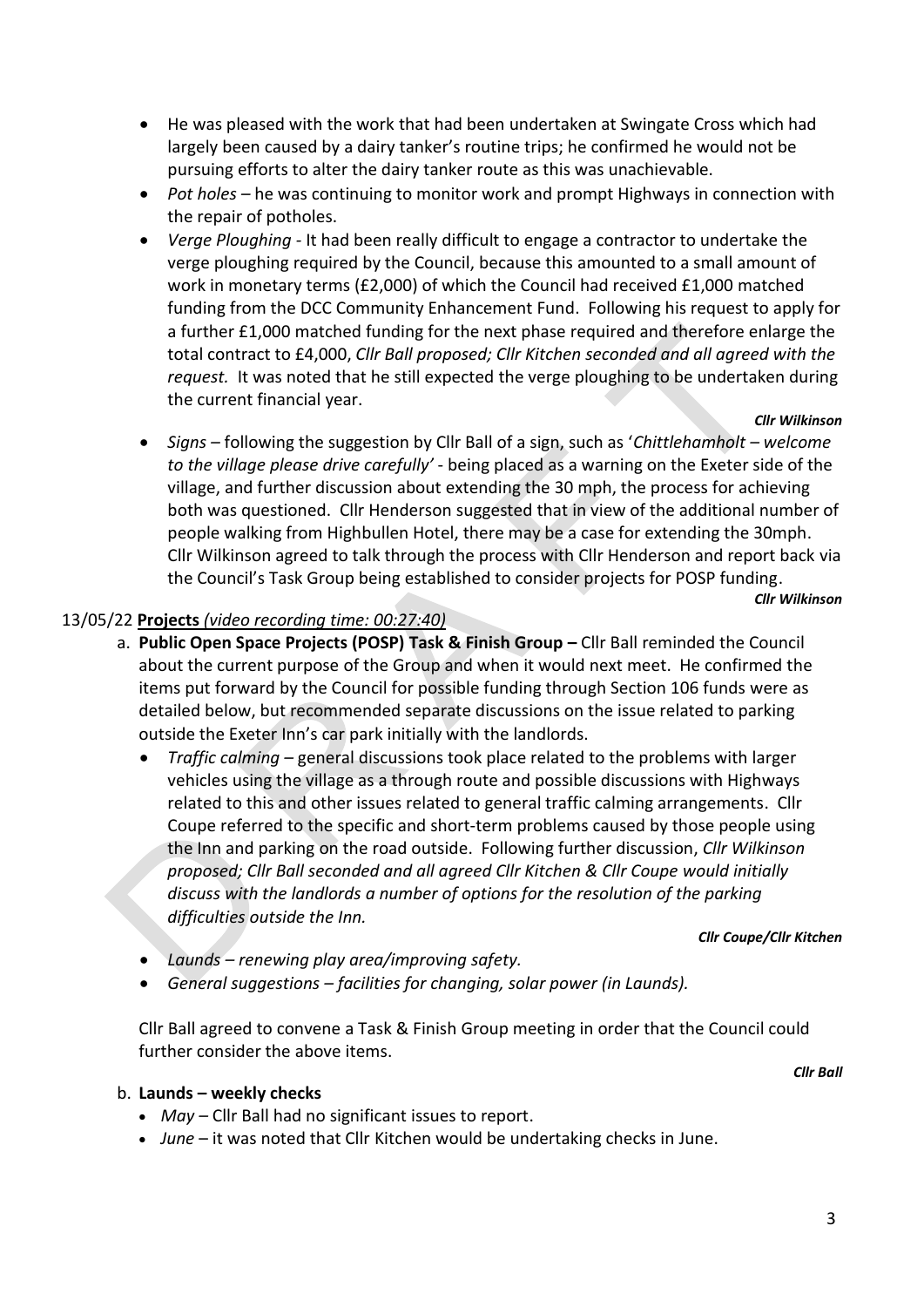Following the e-mail exchange about cutting the Village Hall's verge, it was confirmed that the fact it was cut was a 'one off' and therefore required no further action by the Council.

## 14/05/22 **Planning** - *(video recording time: 00:45:00)*

- a. **5 Taw View – application 74722 –** a Notification of Planning Appeal was received *(circulated separately). Cllr Coupe proposed: Cllr Kitchen seconded and all agreed that the Council's most recent comments on 74722 be submitted for consideration to the Appeal.*
	- *Clerk*
- b. **Sunnymead, Chittlehamholt – application 74952 –** it was noted that the application had been withdrawn. Cllr Ball reported that he had given advice to a parishioner who made contact with him about this application. He confirmed there was no pecuniary interest to declare.
- c. **1 Deason Cottages – applications (i) 75214** for listed building consent for the removal of existing listed building and erection of new building and **(ii) 75202** for the removal of existing building and erection for new building. The Council noted the applications and Cllr Coupe's observation that some of the measurements appeared to be 'mixed-up'.
- d. **Complaint related to the implementation of planning policy it was noted that a draft had** been prepared by the Clerk which required further consideration by Cllr Ball. It was also noted the process in researching the draft was lengthy. The Clerk confirmed she would email NDC confirming that a reply was being drafted.

*Clerk*

e. **Changes to foul drainage system –** South West Water's most recent reply was noted. Following discussion, *Cllr Coupe proposed; Cllr Neal seconded and all agreed that SWW be asked to explicitly confirm which planning application they used in their assessment.*

*Clerk*

## 15/05/22 **Control documents** *(video recording time: 00:58:35)*

• Gazebo Hire – the amended draft agreement for the hire/loan of the Gazebo was received *(circulated separately)* and advice from DALC regarding VAT noted. Following further discussion, it was agreed that the Council seek a donation to a charity rather than make a charge. It was further agreed that the agreement should be changed to read a 'donation to the Village Hall (charity)'. It was also noted that Cllr Ball would be hiring the Gazebo on the 1<sup>st</sup> June and would take the opportunity of trialling the process of hire.

#### *Cllr Ball/Clerk*

## 16/05/22 **Finances –** *(video recording time: 01:02:50)*

- a. **Current balance** it was noted that the balance, as at 13<sup>th</sup> May 2022, was £10,297.08. This included £1,000 DCC grant (Community Enhancement Fund) matched funding for the next phase of highway maintenance and the first Precept payment of £2,950.00.
- b. **Chittlehamholt Short Mat Bowls Club –** the Club's application for a grant was received *(circulated separately).* Points noted from the discussion included:
	- The fact that to enable a grant to be considered by the Council was sight of a recent set of accounts; since this was not available and therefore not in accordance with the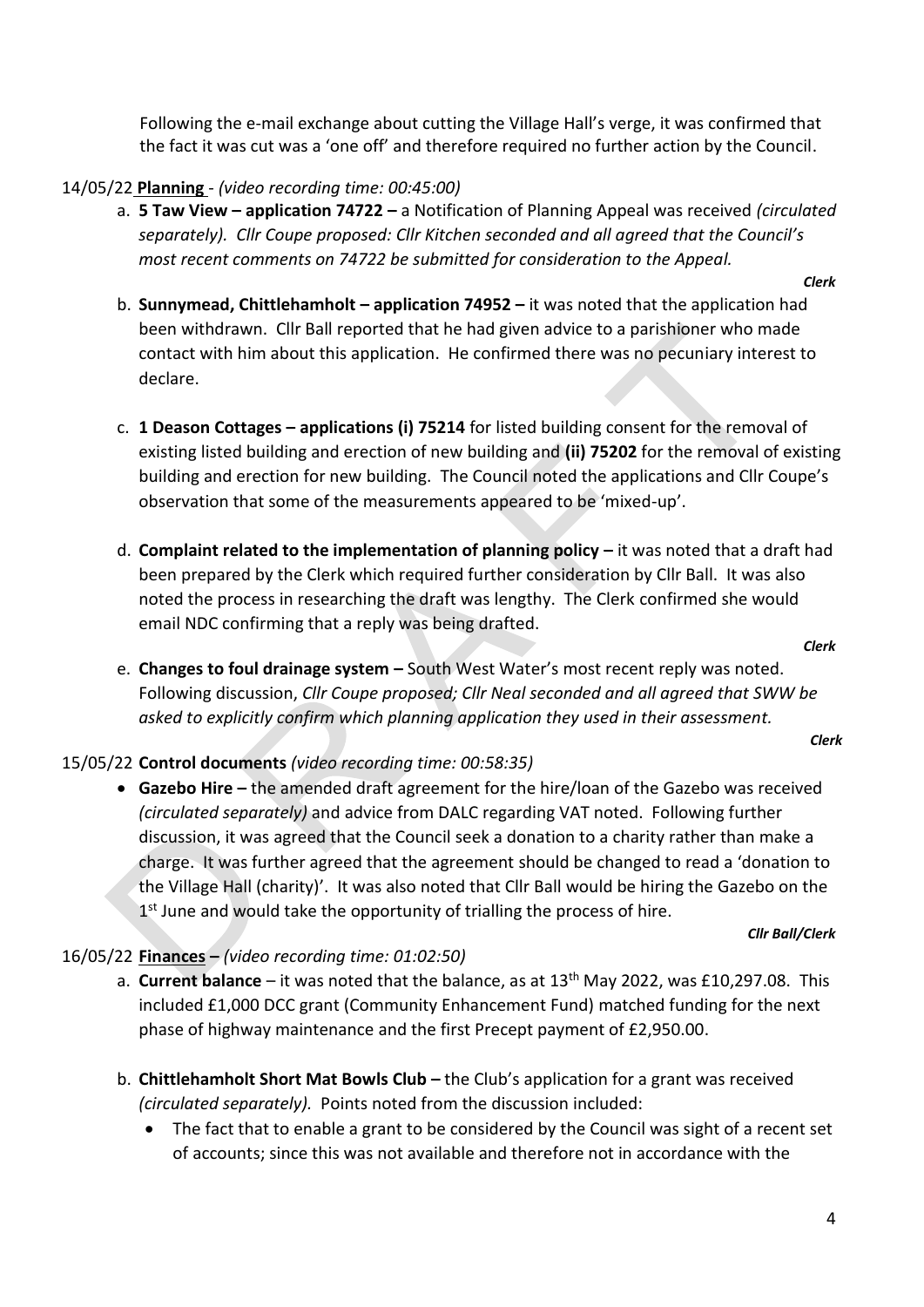Council's policy, a grant could not be considered. Irrespective of this fact, the Council would not have been able to make such a significant grant.

- A suggestion was made that an application by the Village Hall, which could provide accounts, may be more favourably received. Should the Village Hall therefore be responsible for purchasing and owning the mat, it may also open other opportunities for funding.
- Cllr Neal tabled a recent article from Devon County Short Mat Bowls Association which was advertising free mats as well as some that were available for purchase; the Clerk was asked to forward this to the club.

*Clerk*

c. **Contract of Employment/Clerk's salary –** the renewal of the Clerk's Contract of Employment (for 3 hrs per week) and salary increase to £10.79 per hour, backdated to  $1^{st}$ April 2021, was noted.

## d. **Payments - it was resolved to make the following payment:**

• **Penny Clapham - £55.00** for undertaking the 2021/22 Internal Audit *(ref 2021/22 Budget (4)).* This payment was *proposed by Cllr Coupe; seconded by Cllr Ball and approved by all.* Cllr Ball reminded the Clerk that an Internal Auditor for the current financial year needed to be confirmed as soon as possible.

*Clerk*

## 17/05/22 **Matters Raised by Councillors** – *(video recording time 01:09:25)*

- a. **Concerns about developments –** Cllr Neal reported receiving some comments about the possibility of 'travellers' moving into certain areas.
- b. **Light pollution –** Cllr Neal expressed some dismay at the additional light pollution caused by the more recent addition of lights around the Exeter Inn.
- c. **Tree planting in Launds –** in response to Cllr Wilkinson's request, Cllr Ball advised on who he felt would be the most appropriate person to contact regarding the proposed tree planting by the Gardening Club.
- d. **Thefts – cars at Landacre Bridge –** Cllr Kitchen reported that a number of cars had been broken into in the Landacre Bridge, Exmoor area.
- e. **Head Mill Trout Farm - Planning application 75193 –** Cllr Coupe welcomed this application, advising that it had been omitted from the Agenda and therefore the Council could not consider a formal comment. He explained that it related to allowing an otter charity to make arrangements on the farm to accommodate otters. He felt it was worth supporting the application, perhaps on an individual basis, as it encouraged wild life.
- f. **Updating and awareness of Standing Orders (SO) –** reminding the Council that he had been tasked to update the Council's current SOs to include NDC's most recent Code of Practice, he recommended each councillor reading the new code and reminding themselves of the existing one. It was agreed the new and existing codes should be emailed to five councillors and a hard copy made available to the Chairman.

*Clerk*

g. **Noise –** the Chairman asked for advice in relation to a query raised with him about action that could be taken because of persistent dog barking. Cllr Coupe advised that